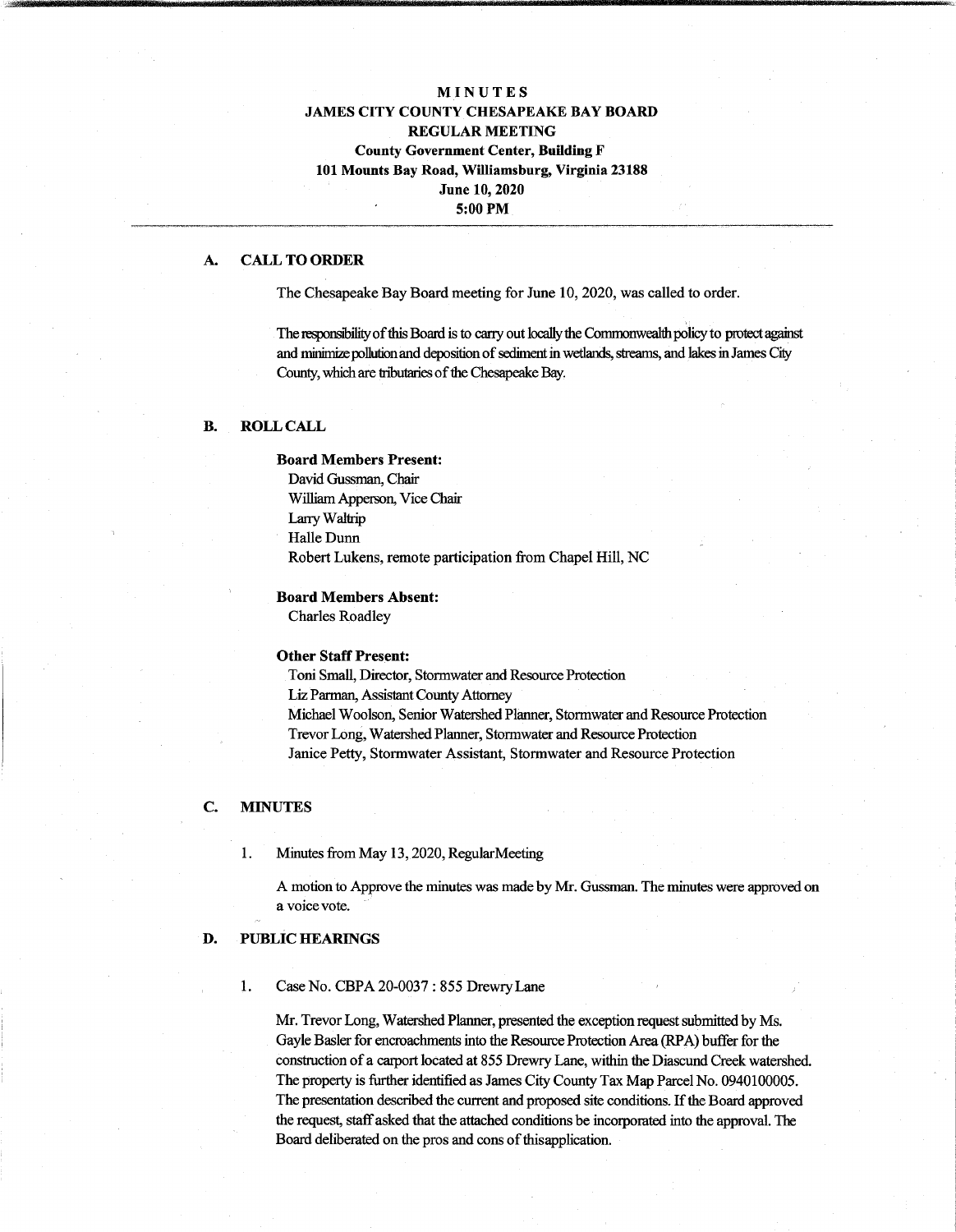Mr. Dunn inquired if this was to have a concrete parking pad.

Mr. Long replied that was to remain a gravel surface, but deferred to the applicant for answer.

Mr. Gussman opened the Public Hearing.

A. Ms. Jody Bozzell, 865 Drewry Lane, replied that the parking pad would remain gravel with a metal carport.

Mr. Gussman closed the Public Hearing, as no one else wished to speak.

Mr. Apperson made a motion to Adopt the resolution for Chesapeake Bay Board Case No. CBPA 20- 0037 at 855 Drewry Lane.

A motion to Approve with Conditions was made by Mr. Apperson. The motion result was: AYES: 5 NAYS: 0 ABSTAIN: 0 ABSENT: <sup>1</sup> AYES: Gussman, Apperson, Waltrip, Dunn, Lukens NAYS: None ABSENT: Roadley

**2.** Case No. CBPA 20-0039 : 6312 Adams HuntDrive

Mr. Trevor Long, Watershed Planner, presented the exception request submitted by Mr. Shawn Barry for encroachments into the RPA buffer for the construction of a shed and driveway extension located at 6312 Adams Hunt Drive, within the Adam's Hunt subdivision and Powhatan Creek watershed. The property is further identified as James City County Tax Map Parcel No. 3120400031. The presentation described the current and proposed site conditions. If the Board approved the request, staff asked that the attached conditions be incorporated into the approval. The Board deliberated on the pros and cons of this application.

Mr. Dunn inquired if the landowner installed his driveway.

Mr. Long replied that a contractor provided materials and constructed the driveway and deferred to the applicant for further clarification.

Mr. Waltrip inquired if this is a concrete driveway.

Mr. Long answered that it is a concrete driveway.

Mr. Gussman stated that this is a long driveway and not sure that he would have approved this.

Mr. Gussman opened the Public Hearing.

A. Mr. Shawn Barry, property owner, outlined the project to the Board.

Mr. Dunn asked the name of the contractor.

A. Mr. Barry replied that Lowe's built die shed. Williamsburg Paving installed the asphalt. He stated that the county had no objections to the shed. He reached out to the contractor, who said he did not need a permit for a driveway.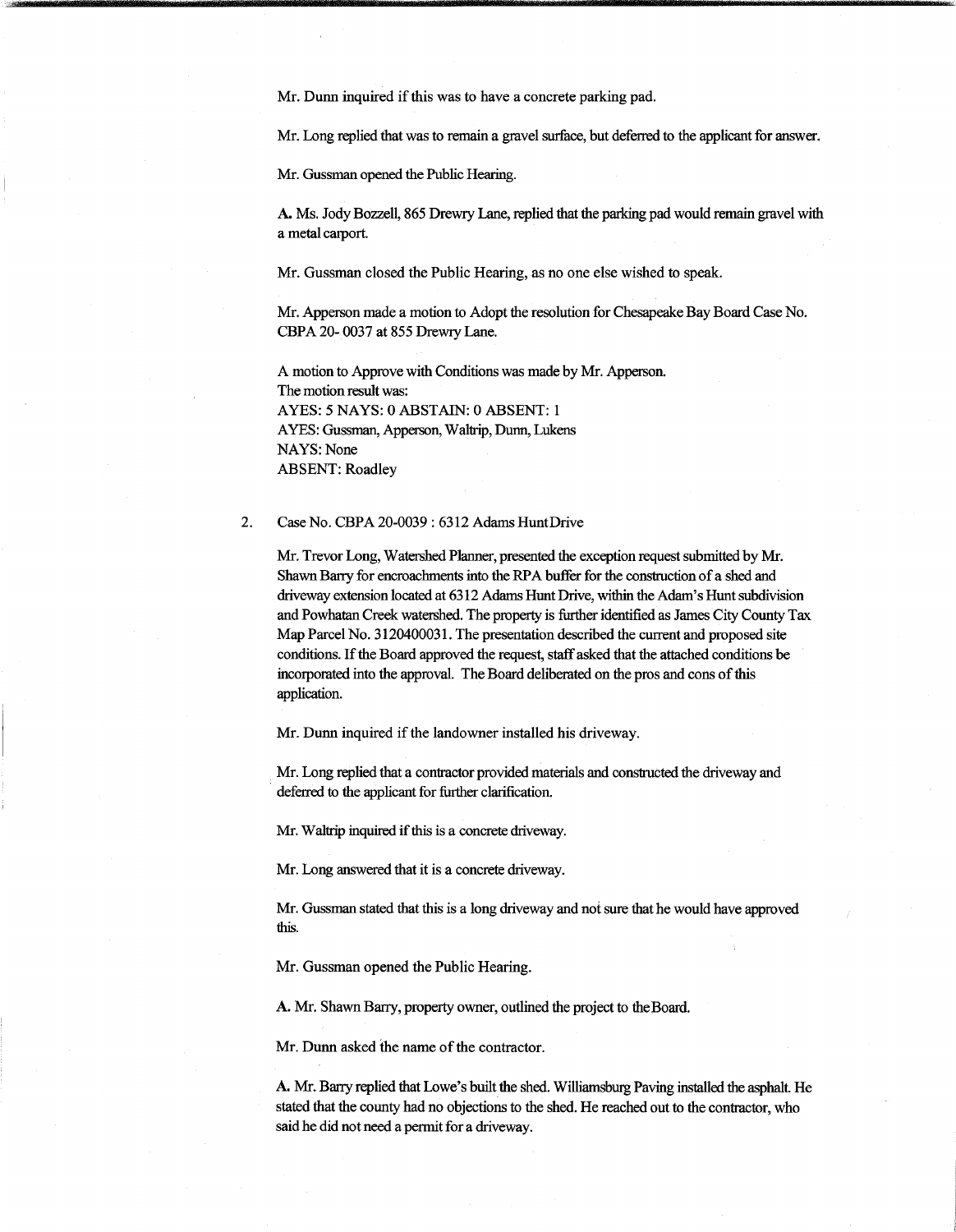B. Mr. Richard Cox, 6313 Adam's Hunt Drive, expressed support for Mr. Barry's exception.

Mr. Gussman closed the Public Hearing, as no one else wished to speak.

Mr. Woolson provided a brief explanation of the ordinance revisions in 2004 for RPA features.

Mr. Gussman stated that he is not sure that he would have approved this as the pad is too big, he would have liked to see it minimized and have pushed for a porous driveway or more mitigation for the impacts.

Mr. Waltrip made a motion to Adopt the resolution for Chesapeake Bay Board Case No. CBPA 20- 0039 at 6312 Adams Hunt Drive.

A motion to Approve with Conditions was made by Mr. Waltrip. The motion result was: AYES: 5 NAYS: 0 ABSTAIN: 0 ABSENT: <sup>1</sup> AYES: Gussman, Apperson, Waltrip, Dunn, Lukens NAYS: None ABSENT: Roadley

#### 3. Case No. CBPA 20-0042 : 117 Braddock Road

Mr. Trevor Long, Watershed Planner, presented the exception request submitted by Mr. Corde Gray on behalf of Mr. Andrew Hitt for encroachments into the RPA buffer for the construction of an above ground pool located at 117 Braddock Road, within the Druid Hills subdivision and the Mill Creek watershed. The property is further identified as James City County Tax Map Parcel No. 4720700095. The presentation described the current and proposed site conditions. Ifthe Board approved the request, staffasked thatthe attached conditions be incorporated into the approval. The Board deliberated on the pros and cons of this application.

Mr. Gussman opened the Public Hearing.

A. Mr. Lycourgos Koliopoulas of Hellas, LLC, contractor, outlined the project to the Board.

Mr. Gussman closed the Public Hearing, as no one else wished to speak.

Mr. Apperson made a motion to Adopt the resolution for Chesapeake Bay Board Case No. CBPA 20- 0042 at 117 Braddock Road.

A motion to Approve with Conditions was made by Mr. Apperson. The motion result was: AYES: 5 NAYS: 0 ABSTAIN: 0 ABSENT: <sup>1</sup> AYES: Gussman, Apperson, Waltrip, Dunn, Lukens NAYS: None ABSENT: Roadley

### E. **BOARD CONSIDERATIONS**

1. CBPA 19-0032 : 3884 Fox Run

Mr. Trevor Long presented the extension request. Mr. Dunn made a motion to grant die resolution for extension of Chesapeake Bay Board Case No. CBPA 19 -0032 for 3884 Fox Rim, extended to June 10,2021.